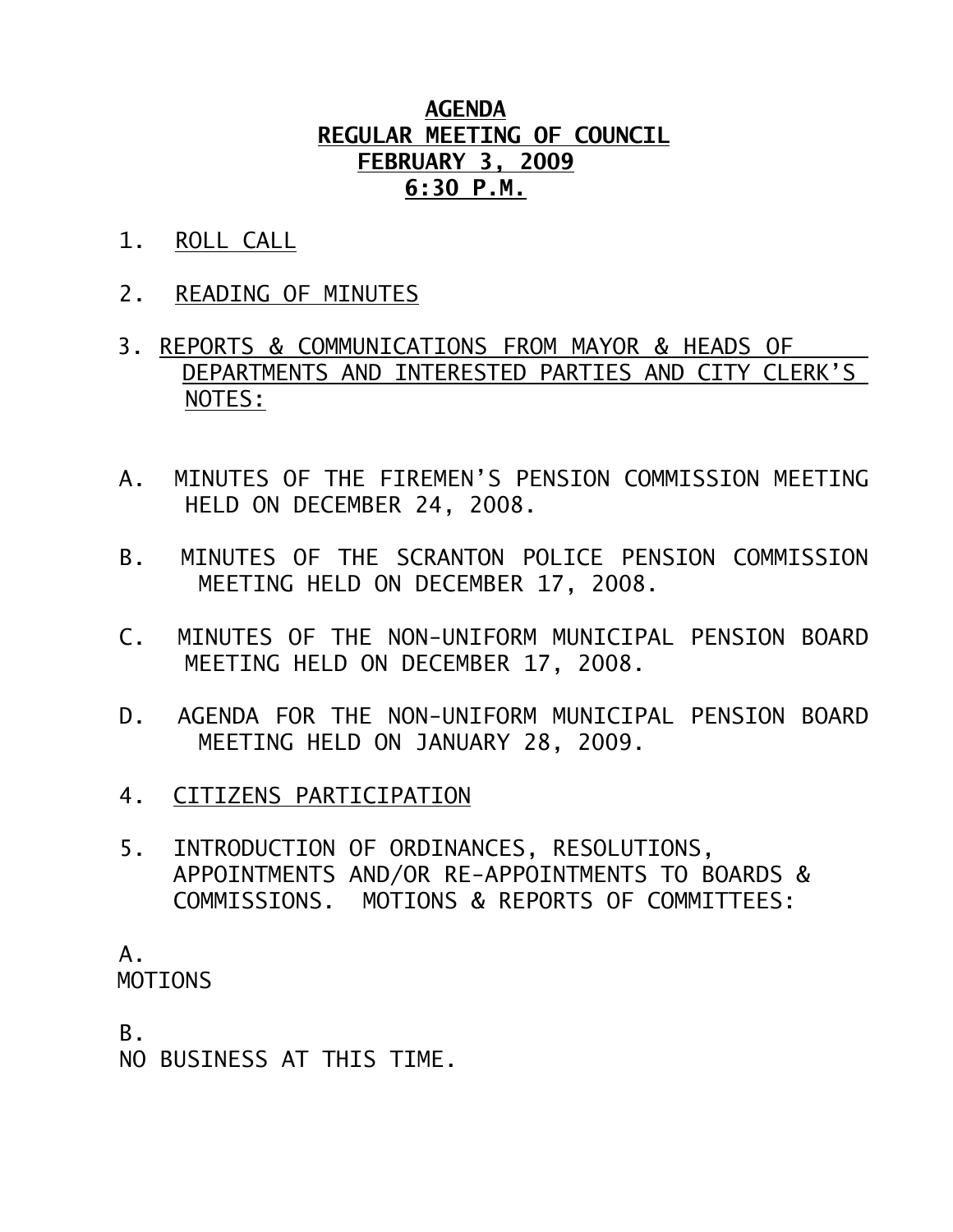## 6. CONSIDERATION OF ORDINANCES – READING BY TITLE:

A.

 READING BY TITLE – FILE OF COUNCIL NO. 60, 2009 – AN ORDINANCE - AUTHORIZING THE SALE AND TRANSFER OF A PARCEL OF LAND ACQUIRED BY THE CITY THROUGH THE FLOOD CONTROL PROJECT BY SEALED BIDS TO THE HIGHEST BIDDER, PROPERTY MORE COMMONLY KNOWN AS 620 RACE<br>STREET, SCRANTON, AND MORE FULLY DESCRIBED IN DEED DATED SCRANTON, AND MORE FULLY DESCRIBED IN DEED DATED JULY 21, 2004, DULY RECORDED IN THE LACKAWANNA COUNTY RECORDER OF DEEDS OFFICE IN RECORDS BOOK 1278, PAGE 0002.

## 7. FINAL READING OF RESOLUTIONS AND ORDINANCES – CONSIDERATION FOR ADOPTION:

A.

 FOR CONSIDERATION BY THE COMMITTEE ON PUBLIC WORKS – FOR ADOPTION – RESOLUTION NO. 102, 2009 - AUTHORIZING REVISION OF THE EXISTING TRAFFIC SIGNAL ALONG 7<sup>TH</sup> AVENUE/PROVIDENCE ROAD (SR 3029) AT THE INTERSECTION WITH MUNCHAK WAY AND OLIVE STREET TO INCLUDE A NEW DRIVEWAY APPROACH FOR THE ICE BOX DRIVEWAY.

8. ADJOURNMENT:

 KAY GARVEY CITY CLERK SCRANTON, PENNSYLVANIA